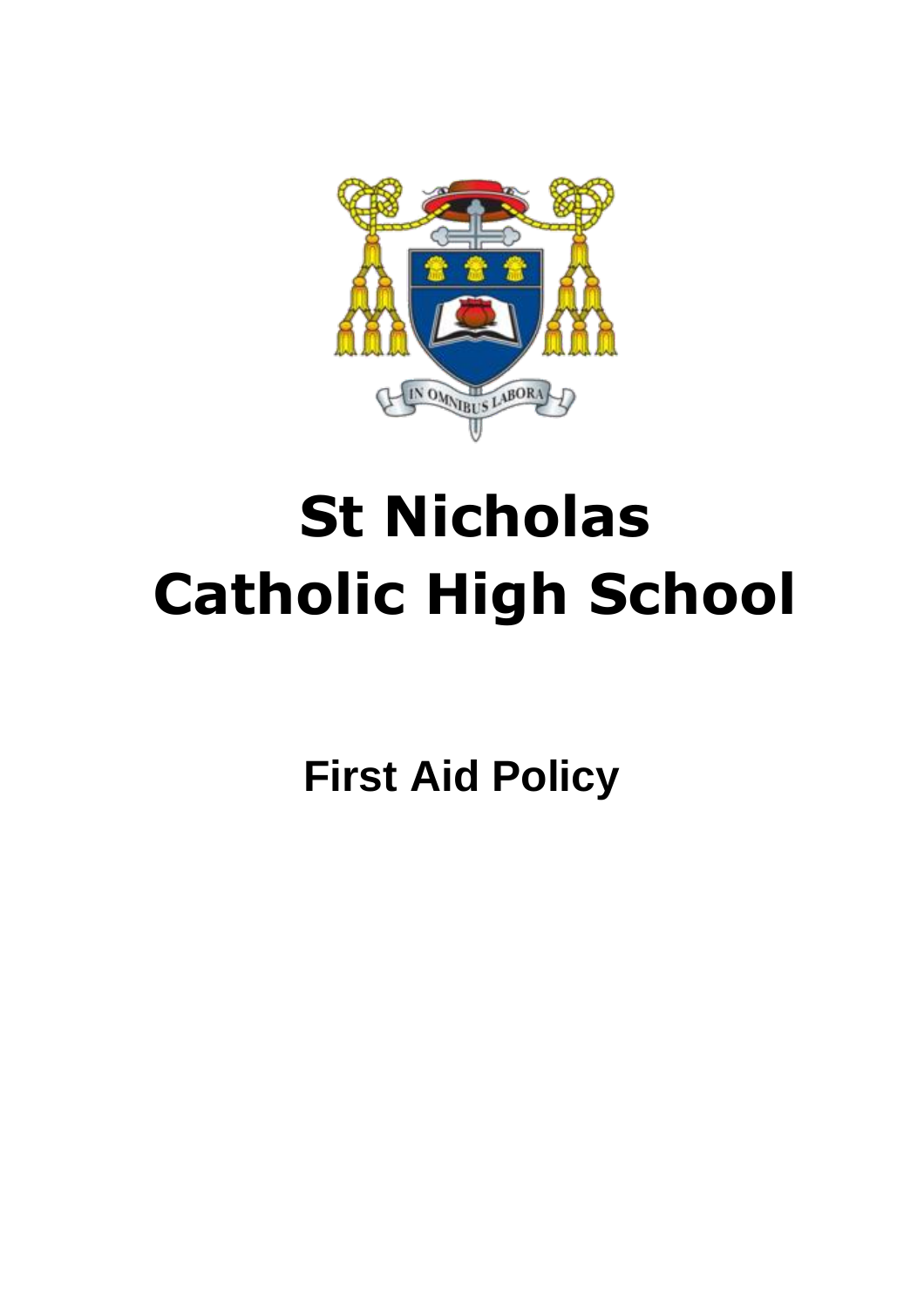| <b>Current</b><br>version | <b>Previous</b><br>version | <b>Summary of changes made</b>                                                                                                       |
|---------------------------|----------------------------|--------------------------------------------------------------------------------------------------------------------------------------|
| 1.1                       | N/A                        | New policy                                                                                                                           |
| 2.1(2021)                 | 2020                       | Updated list of trained first aiders and training log<br>Reference made to second defibrillator purchased, located in<br>sports hall |
|                           |                            |                                                                                                                                      |
|                           |                            |                                                                                                                                      |
|                           |                            |                                                                                                                                      |

### **Contents**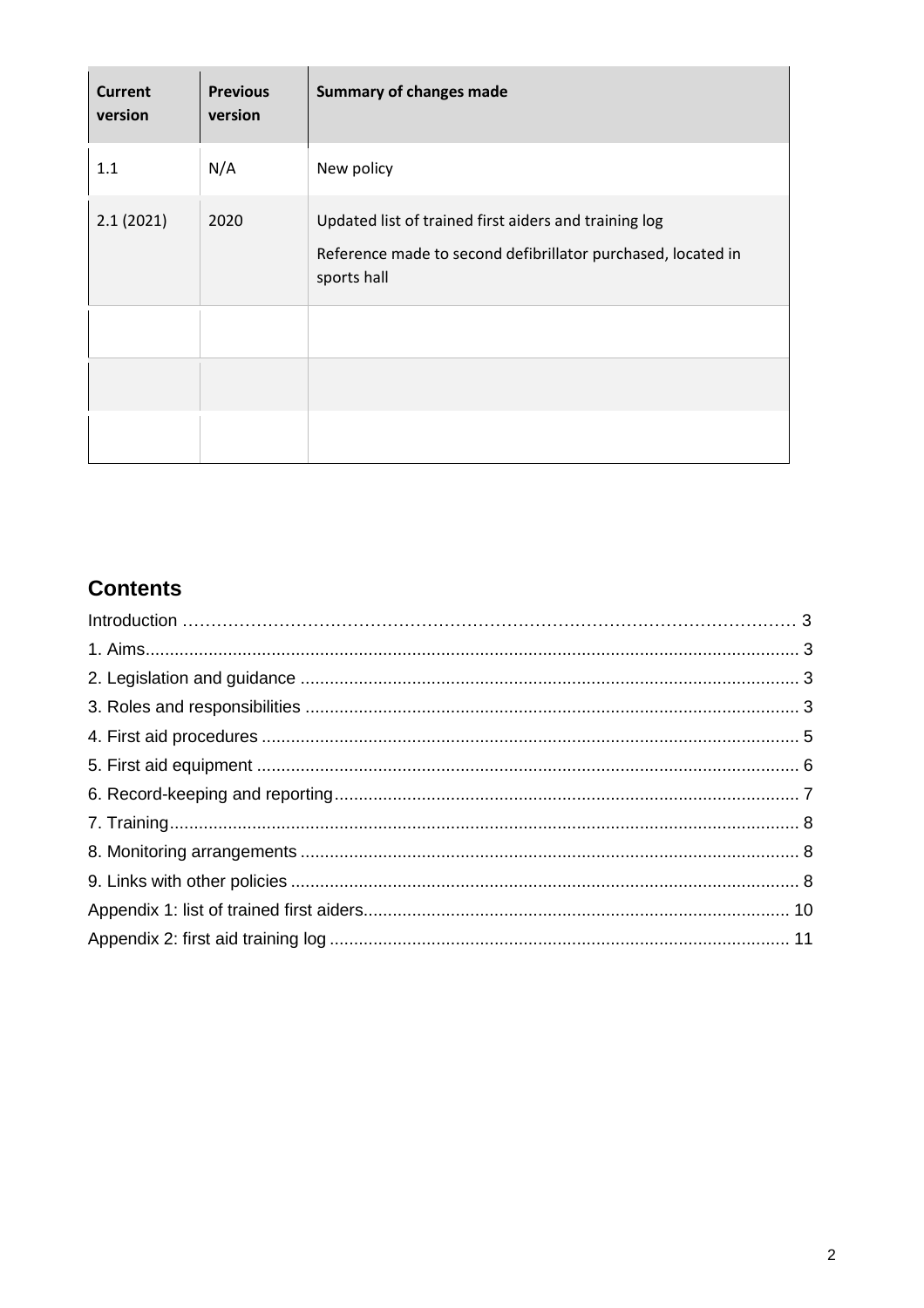#### **Introduction**

This policy outlines St Nicholas Catholic High School's responsibility to provide adequate and appropriate first aid to pupils, staff, parents and visitors, and the procedures in place to meet that responsibility. First Aid is the initial help a person gives a casualty for treatment of any sudden injury or illness, until professional help from external agencies like the paramedic service arrives, or the casualty can be given over to the care of a responsible adult who is entrusted with taking further medical advice where necessary. St Nicholas Catholic High School will provide First Aid such that all students attending our school have full access to learning, including those with medical needs. The school will endeavour to keep every student safe and comfortable whilst at school. If a student requires First Aid the school will inform parents as appropriate

#### **1. Aims**

The aims of our first aid policy are to:

- Ensure the health and safety of all staff, pupils and visitors
- Ensure that staff and governors are aware of their responsibilities with regards to health and safety
- Provide a framework for responding to an incident and recording and reporting the outcomes

#### **2. Legislation and guidance**

This policy is based on advice from the Department for Education on [first aid in schools](https://www.gov.uk/government/publications/first-aid-in-schools) and [health](https://www.gov.uk/government/publications/health-and-safety-advice-for-schools)  [and safety in schools,](https://www.gov.uk/government/publications/health-and-safety-advice-for-schools) and the following legislation:

- [The Health and Safety \(First Aid\) Regulations 1981,](http://www.legislation.gov.uk/uksi/1981/917/regulation/3/made) which state that employers must provide adequate and appropriate equipment and facilities to enable first aid to be administered to employees, and qualified first aid personnel
- [The Management of Health and Safety at Work](http://www.legislation.gov.uk/uksi/1992/2051/regulation/3/made) Regulations 1992, which require employers to make an assessment of the risks to the health and safety of their employees
- [The Management of Health and Safety at Work Regulations 1999,](http://www.legislation.gov.uk/uksi/1999/3242/contents/made) which require employers to carry out risk assessments, make arrangements to implement necessary measures, and arrange for appropriate information and training
- [The Reporting of Injuries, Diseases and Dangerous Occurrences Regulations](http://www.legislation.gov.uk/uksi/2013/1471/schedule/1/paragraph/1/made) (RIDDOR) [2013,](http://www.legislation.gov.uk/uksi/2013/1471/schedule/1/paragraph/1/made) which state that some accidents must be reported to the Health and Safety Executive (HSE), and set out the timeframe for this and how long records of such accidents must be kept
- [Social Security \(Claims and Payments\) Regulations 1979,](http://www.legislation.gov.uk/uksi/1979/628) which set out rules on the retention of accident records
- [The School Premises \(England\) Regulations 2012,](http://www.legislation.gov.uk/uksi/2012/1943/regulation/5/made) which require that suitable space is provided to cater for the medical and therapy needs of pupils

#### **3. Roles and responsibilities**

#### **3.1 First aiders**

The school has designated several members of staff who are first aid trained and responsible for first aid matters on a day to day basis, including the following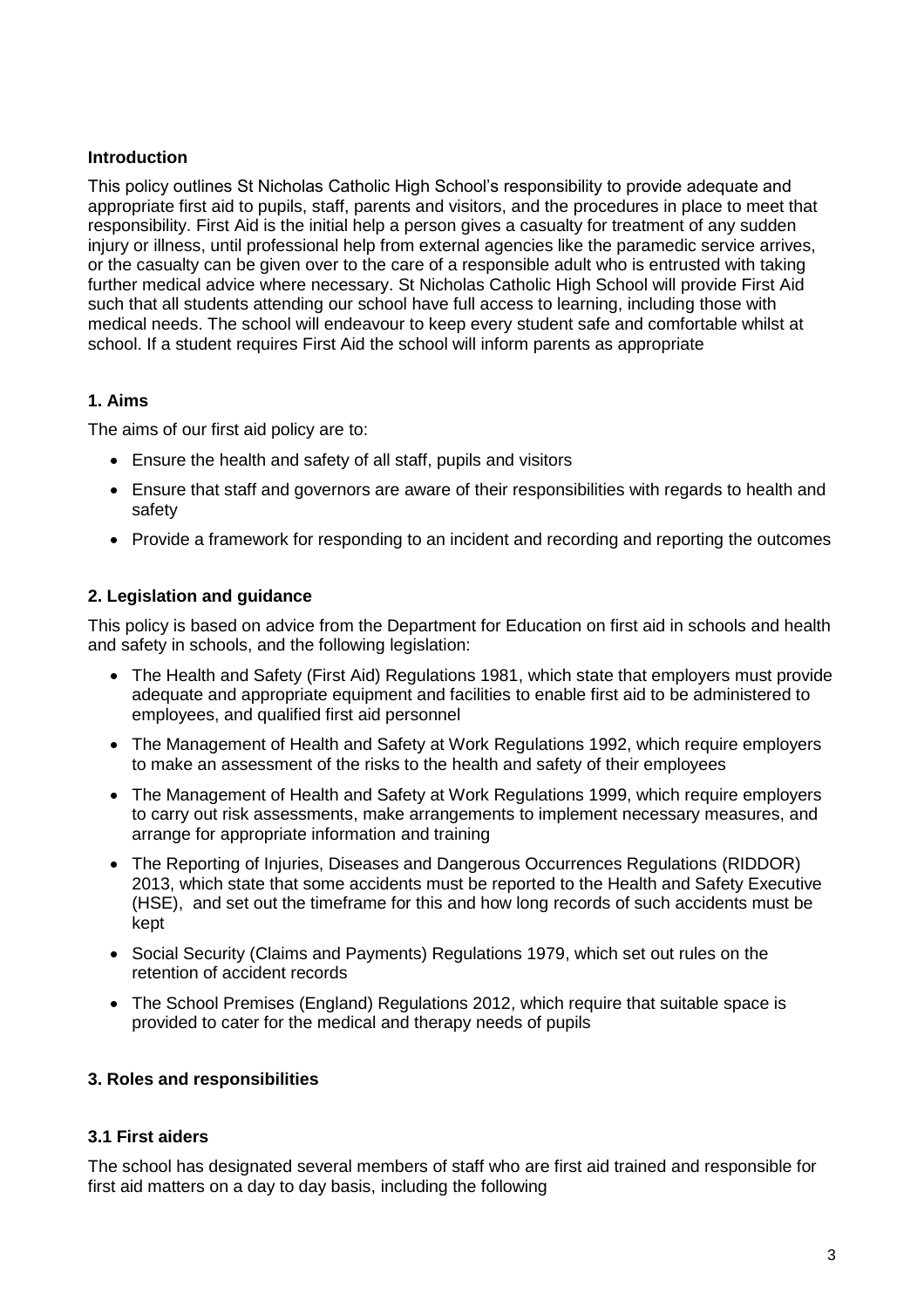- Taking charge when someone is injured or becomes ill
- Ensuring there is an adequate supply of medical materials in first aid kits and other medical equipment, and replenishing the contents of these kits
- Ensuring that an ambulance or other professional medical help is summoned when appropriate
- Reporting any accident which results in a reportable injury, disease, or dangerous occurrence to the Local Authority (see section 6.2)

First aiders are trained and qualified to carry out the role (see section 7) and are responsible for:

- Acting as first responders to any incidents; they will assess the situation where there is an injured or ill person, and provide immediate and appropriate treatment. Where possible students should attend the Medical Room where they will be assessed and appropriate action taken.
- Assessing if a student requires further treatment or is not well enough to attend lessons, if necessary, the parent/carers will be notified and the student sent home to recover. This decision should be made by a trained first aider or member of staff, students cannot contact parent/carers directly and request to be collected.
- Filling in an accident report/recording the accident on the same day, or as soon as is reasonably practicable, after an incident
- Keeping their contact details up to date

Our school's first aiders are listed in appendix 1. Their names are also displayed prominently around the school.

#### **3.2 The local authority and governing board**

The local authority, Cheshire West and Chester Council has ultimate responsibility for health and safety matters in the school, but delegates responsibility for the strategic management of such matters to the school's governing board.

The governing board delegates operational matters and day-to-day tasks to the headteacher and staff members.

#### **3.4 The headteacher**

The headteacher is responsible for the implementation of this policy, including:

- Ensuring that an appropriate number of appointed persons and/or trained first aid personnel are present in the school at all times
- Ensuring that first aiders have an appropriate qualification, keep training up to date and remain competent to perform their role
- Ensuring all staff are aware of first aid procedures
- Ensuring appropriate risk assessments are completed and appropriate measures are put in place
- Undertaking, or ensuring that managers undertake, risk assessments, as appropriate, and that appropriate measures are put in place
- Ensuring that adequate space is available for catering to the medical needs of pupils
- Reporting specified incidents to the HSE when necessary (see section 6)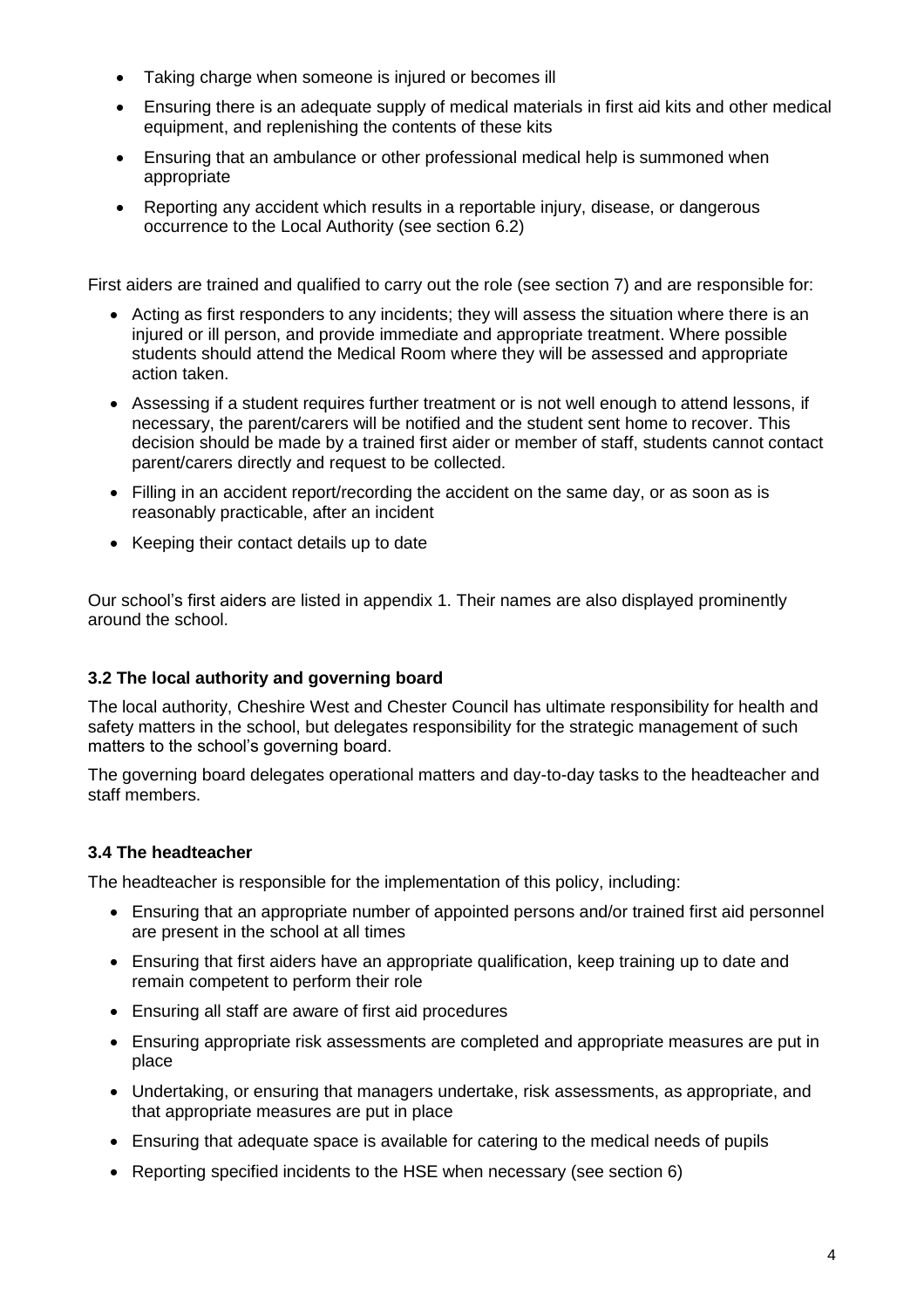#### **3.5 Staff**

*.*

School staff are responsible for:

- Ensuring they follow first aid procedures
- Ensuring they know who the first aiders in school are
- Completing accident reports for all incidents they attend to where a first aider/appointed person is not called /available
- Informing the headteacher or their manager of any specific health conditions or first aid needs

#### **4. First aid procedures**

#### **4.1 Risk Assessment**

Reviews are required to be carried out at least annually. Recommendations on measures needed to prevent or control identified risks are forwarded to the Governors or the Senior Leadership Team.

As part of the School's monitoring and evaluation procedures:

- The Business Manager and Senior Leadership Team shall review the School's First Aid needs following any changes to staff, building/site, and activities, off-site facilitate, etc.
- The HR Officer monitors the number of trained first aiders, alerts them to the need for refresher courses and organises their training sessions.
- A designated First Aider checks the contents of the first-aid boxes monthly.

The school is assessed to be a low-risk environment, but the following key times, places and activities are deemed to be higher risk and given additional consideration when deciding on the First Aid provision. For example, these departments have staff members who are first aid trained

- P.E., including offsite fixtures and events
- School trips, in particular overseas and/or trips involving adventurous activities, D of E expeditions.
- Science/Design Technology/Food
- Site Maintenance/working at height
- School Kitchen
- Adequate provision in case of absence, (including trips)

Arrangements should be made to ensure that the required level of cover of first aiders is available at all times when people are on school premises.

Individual Risk assessments are carried out for any students who have an injury and returned to school but have restricted movement for example are on crutches/arm in a sling. A copy is given to the student to take home and a copy saved on the student's record on SIMS.

Any required medicines - Full details will be included in relevant Risk Assessments

#### **4.2 In-school procedures**

In the event of an accident resulting in injury: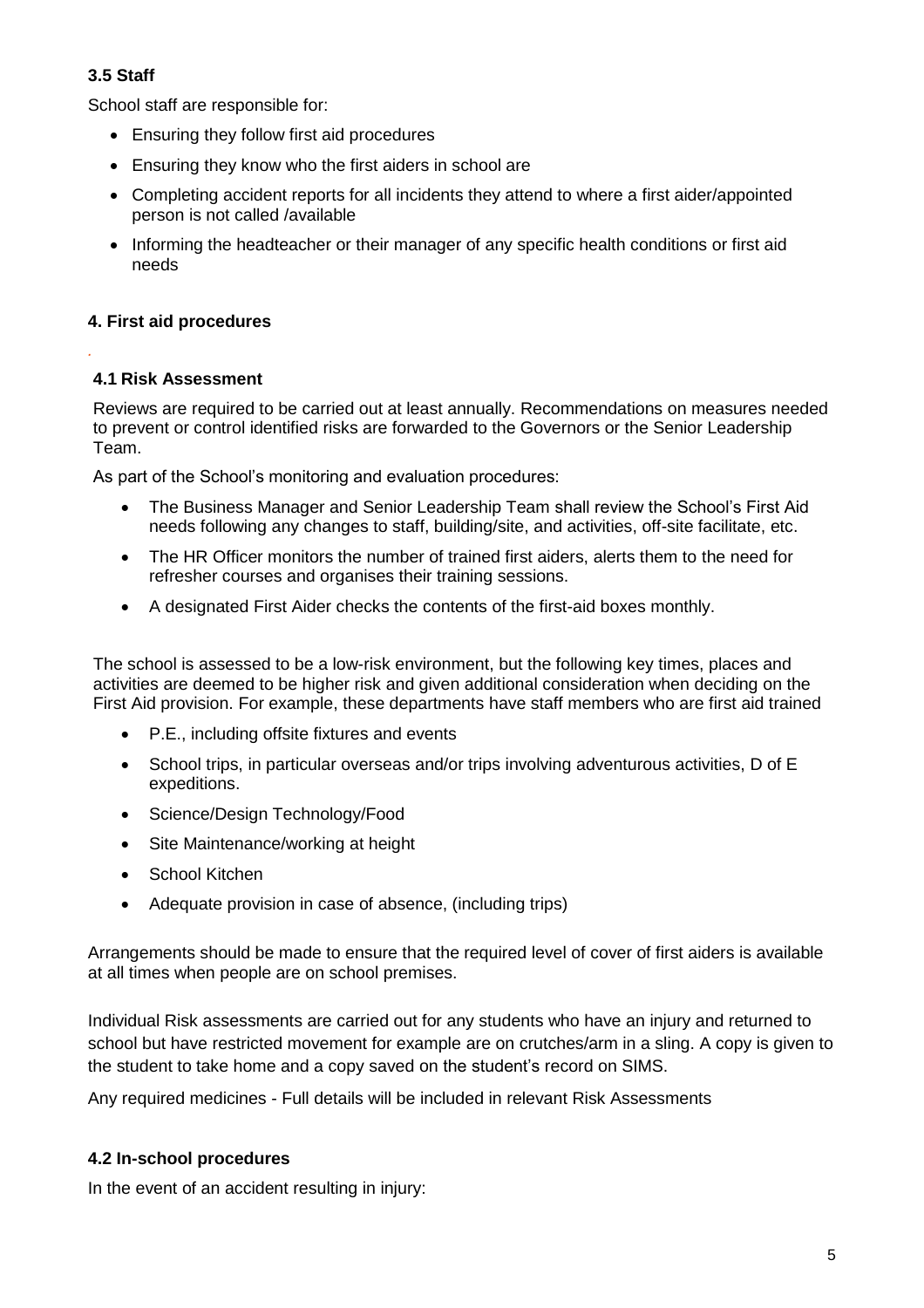- The closest member of staff present will assess the seriousness of the injury and seek the assistance of a qualified first aider, if appropriate, who will provide the required first aid treatment.
- The first aider, if called, will assess the injury and decide if further assistance is needed from a colleague or the emergency services. They will remain on scene until help arrives
- The first aider will also decide whether the injured person should be moved or placed in a recovery position
- If the first aider judges that a pupil is too unwell to remain in school, parents will be contacted and asked to collect their child. Upon their arrival, the first aider will recommend next steps to the parents.
- If emergency services are called, student support staff, or a staff member if out of hours, will contact parents immediately
- The first aider/relevant member of staff will record the accident/injury on the same day or as soon as is reasonably practical after an incident resulting in an injury

#### **4.3 Off-site procedures**

When taking pupils off the school premises, staff will ensure they always have the following:

- A school mobile phone
- A portable first aid kit
- Information about the specific medical needs of pupils
- Parents' contact details

Risk assessments will be completed by the trip leader prior to any educational visit that necessitates taking pupils off school premises.

There should always be at least one qualified first aider on school trips and visits that are overseas, involve adventurous activities and/or assessed to be high risk. All PE staff are first aid trained and at least one staff member is present at sporting fixtures.

#### **5. First aid equipment**

A typical first aid kit in our school will include the following:

- A leaflet with general first aid advice
- Regular and large bandages
- Eve pad bandages
- Triangular bandages
- Adhesive tape
- Safety pins
- Disposable gloves
- Antiseptic wipes
- Plasters of assorted sizes
- Scissors
- Cold compresses
- Burns dressings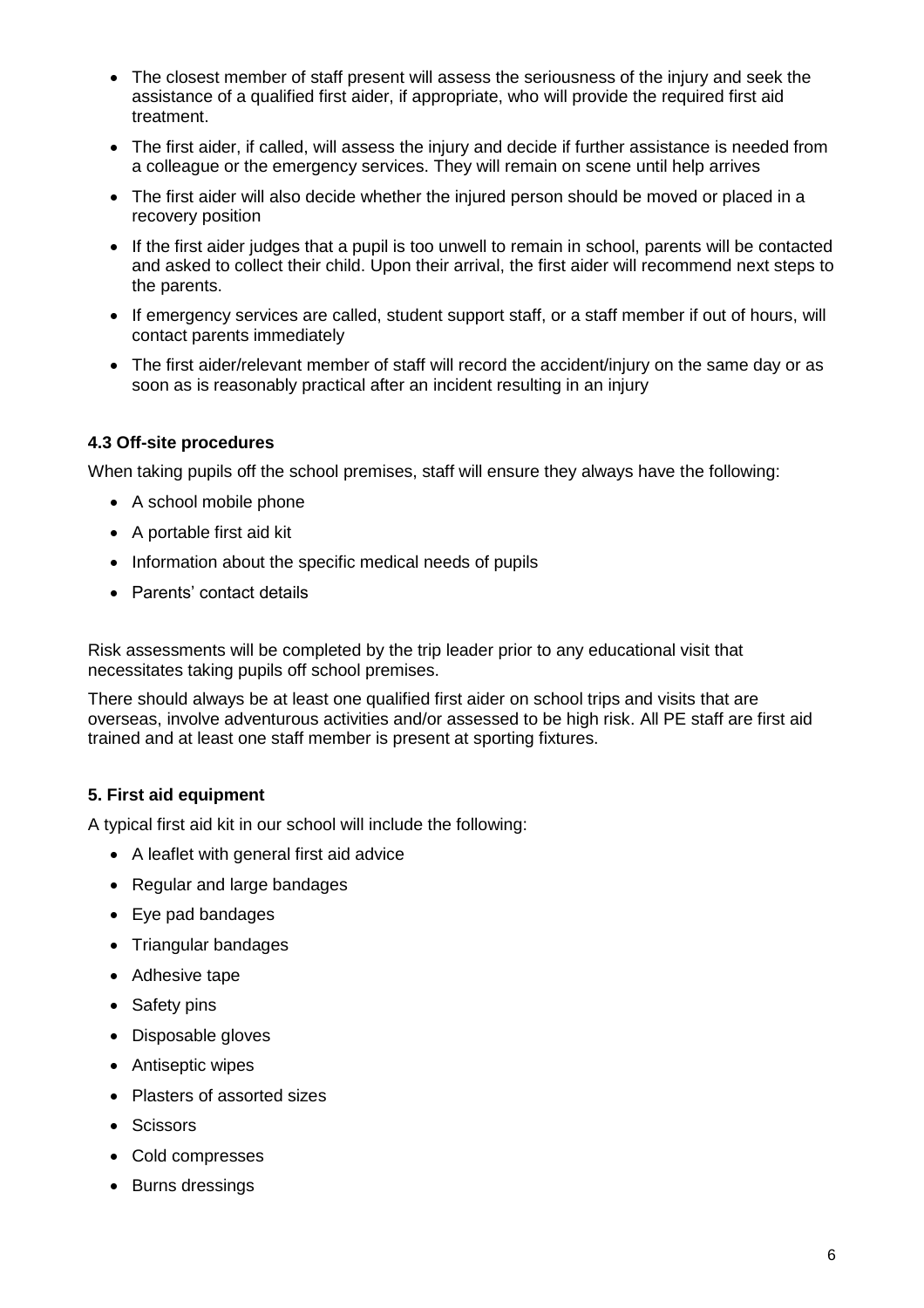No medication is kept in first aid kits.

First aid kits are stored in:

- The medical room
- Reception (at the desk)
- The school hall
- All science labs
- All design and technology classrooms
- The school kitchen
- School minibus

*.*

First Aid containers must accompany PE teachers and any staff leading school related activities offsite.

Two defibrillator are situated on site, one near student services and one in the sports hall entrance, and staff have been appropriately trained in the use of this item.

#### **6. Record-keeping and reporting**

#### **6.1 First aid and accident record book**

- Any student injury/illness is recorded and reported on the CPOMS system by the first aider/relevant member of staff on the same day or as soon as possible after the illness/incident resulting in injury.
- If there is a head bump/injury, a separate paper form must be completed and a copy given to the student to take home.
- Records held in the first aid and accident book will be retained by the school for a minimum of 3 years, in accordance with regulation 25 of the Social Security (Claims and Payments) Regulations 1979, and then securely disposed of.

#### **6.2 Reporting to the HSE**

The school will keep a record of any accident which results in a reportable injury, disease, or dangerous occurrence as defined in the RIDDOR 2013 legislation (regulations 4, 5, 6 and 7).

The appointed persons will report these to the Local Authority via the PRIME reporting system as soon as is reasonably practicable and in any event within 10 days of the incident.

Reportable injuries, diseases or dangerous occurrences include:

- Death
- Specified injuries, which are:
	- o Fractures, other than to fingers, thumbs and toes
	- o Amputations
	- o Any injury likely to lead to permanent loss of sight or reduction in sight
	- o Any crush injury to the head or torso causing damage to the brain or internal organs
	- o Serious burns (including scalding)
	- o Any scalping requiring hospital treatment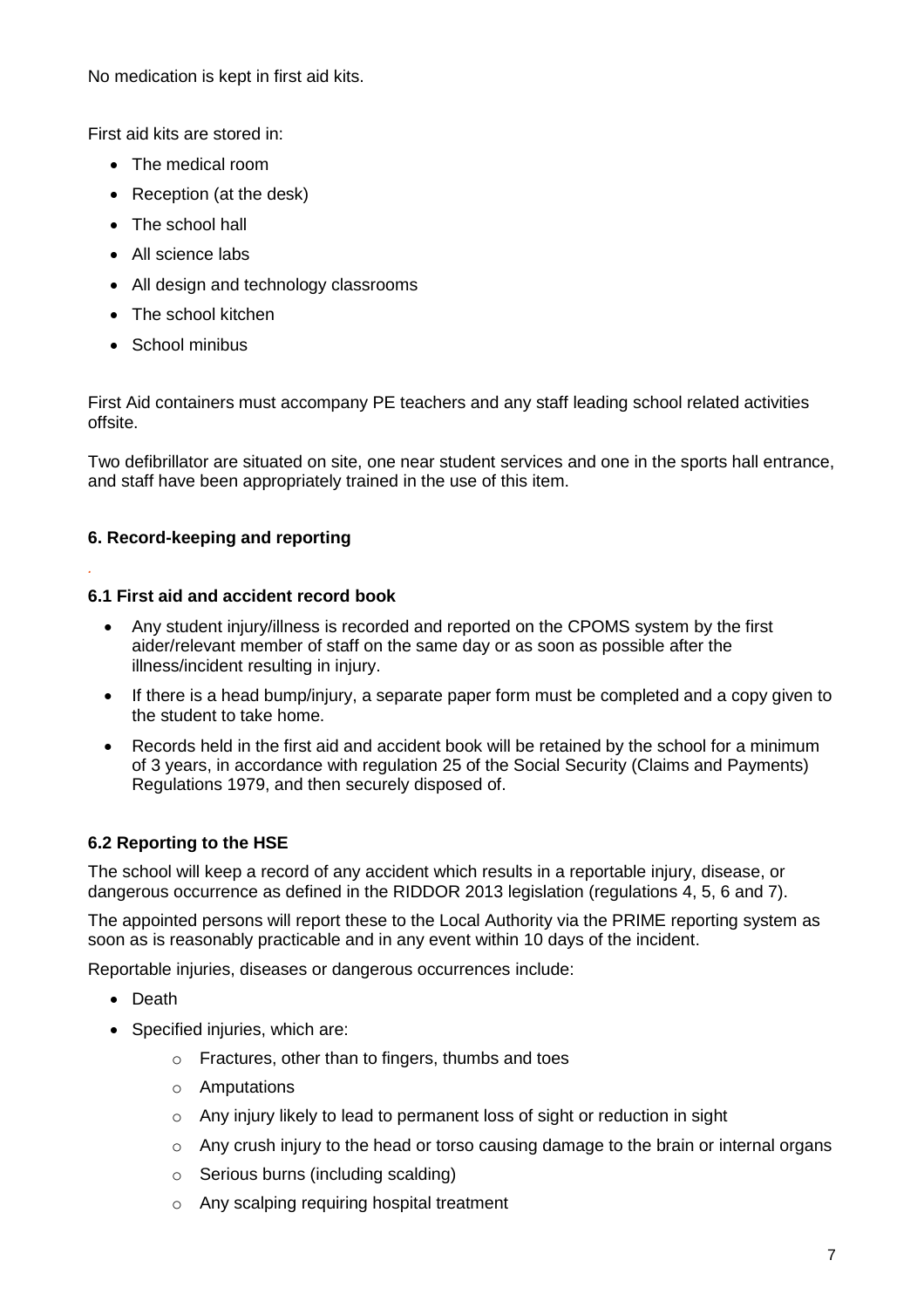- o Any loss of consciousness caused by head injury or asphyxia
- $\circ$  Any other injury arising from working in an enclosed space which leads to hypothermia or heat-induced illness, or requires resuscitation or admittance to hospital for more than 24 hours
- Injuries where an employee is away from work or unable to perform their normal work duties for more than 7 consecutive days (not including the day of the incident)
- Where an accident leads to someone being taken to hospital
- Near-miss events that do not result in an injury, but could have done. Examples of near-miss events relevant to schools include, but are not limited to:
	- o The collapse or failure of load-bearing parts of lifts and lifting equipment
	- o The accidental release of a biological agent likely to cause severe human illness
	- $\circ$  The accidental release or escape of any substance that may cause a serious injury or damage to health
	- o An electrical short circuit or overload causing a fire or explosion

Information on how to make a RIDDOR report is available here:

[How to make a RIDDOR report, HSE](http://www.hse.gov.uk/riddor/report.htm) http://www.hse.gov.uk/riddor/report.htm

#### **7. Training**

All school staff are able to undertake first aid training if they would like to.

All first aiders must have completed a training course, and must hold a valid certificate of competence to show this. The school will keep a register of all trained first aiders, what training they have received and when this is valid until (see appendix 3).

Staff are encouraged to renew their first aid training when it is no longer valid.

#### **8. Monitoring arrangements**

This policy will be reviewed by the School Business Manager every 2 years. At every review, the policy will be approved by the headteacher and full governing board.

#### **9. Links with other policies**

This first aid policy is linked to the

- Health and safety policy
- Medicines policy
- Asthma policy
- Supporting Students with Medical Needs
- Positive Social, Emotional, Mental Health and Wellbeing policy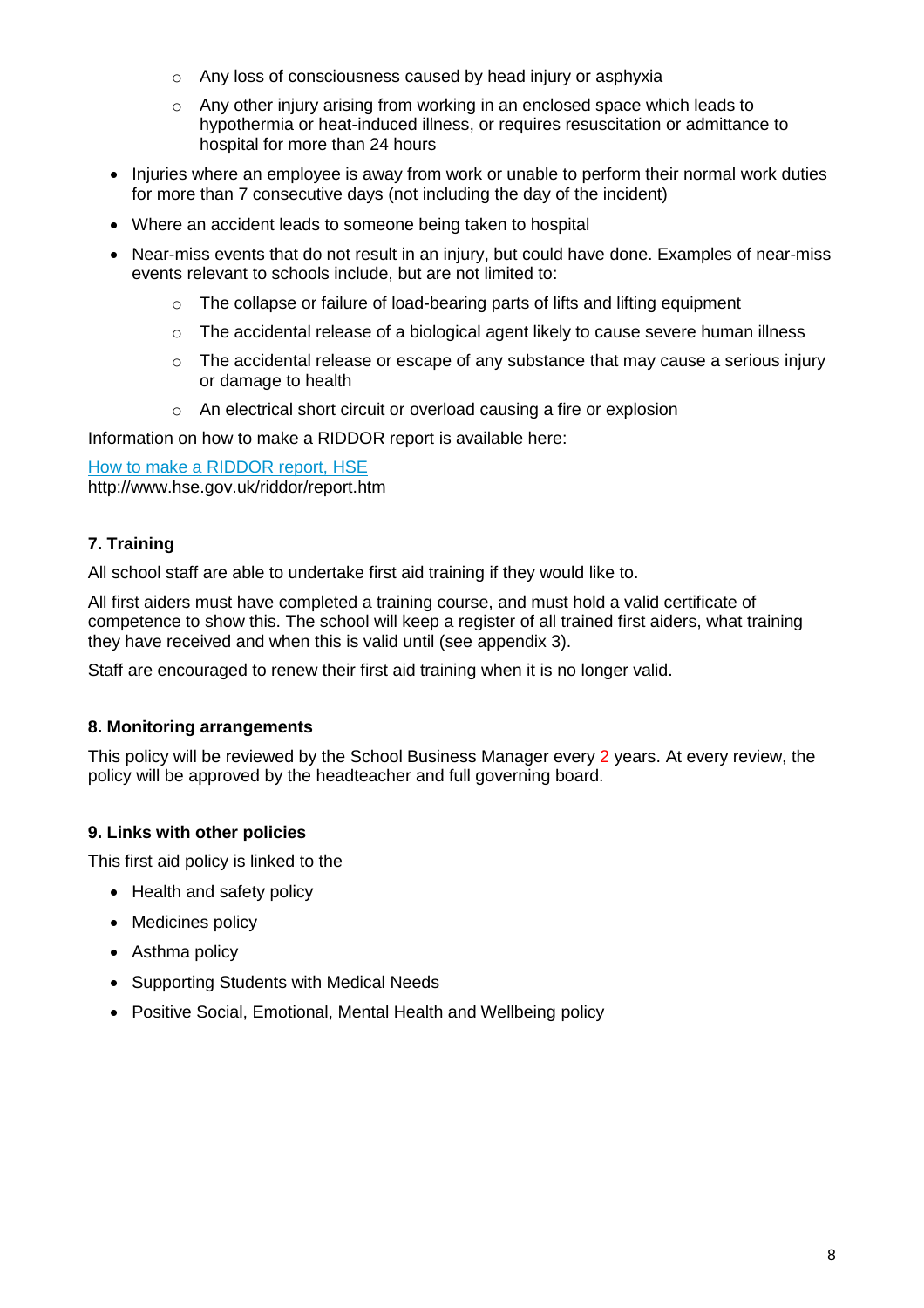## By order of the Governing Body of St Nicholas Catholic High School

| Reviewed by: Finance, Resource and<br><b>Personnel Committee</b> | 13 <sup>th</sup> October 2021 |
|------------------------------------------------------------------|-------------------------------|
| Ratified by Governing Body                                       | 9 <sup>th</sup> December 2021 |
| Review of Policy Due By                                          | October 2022                  |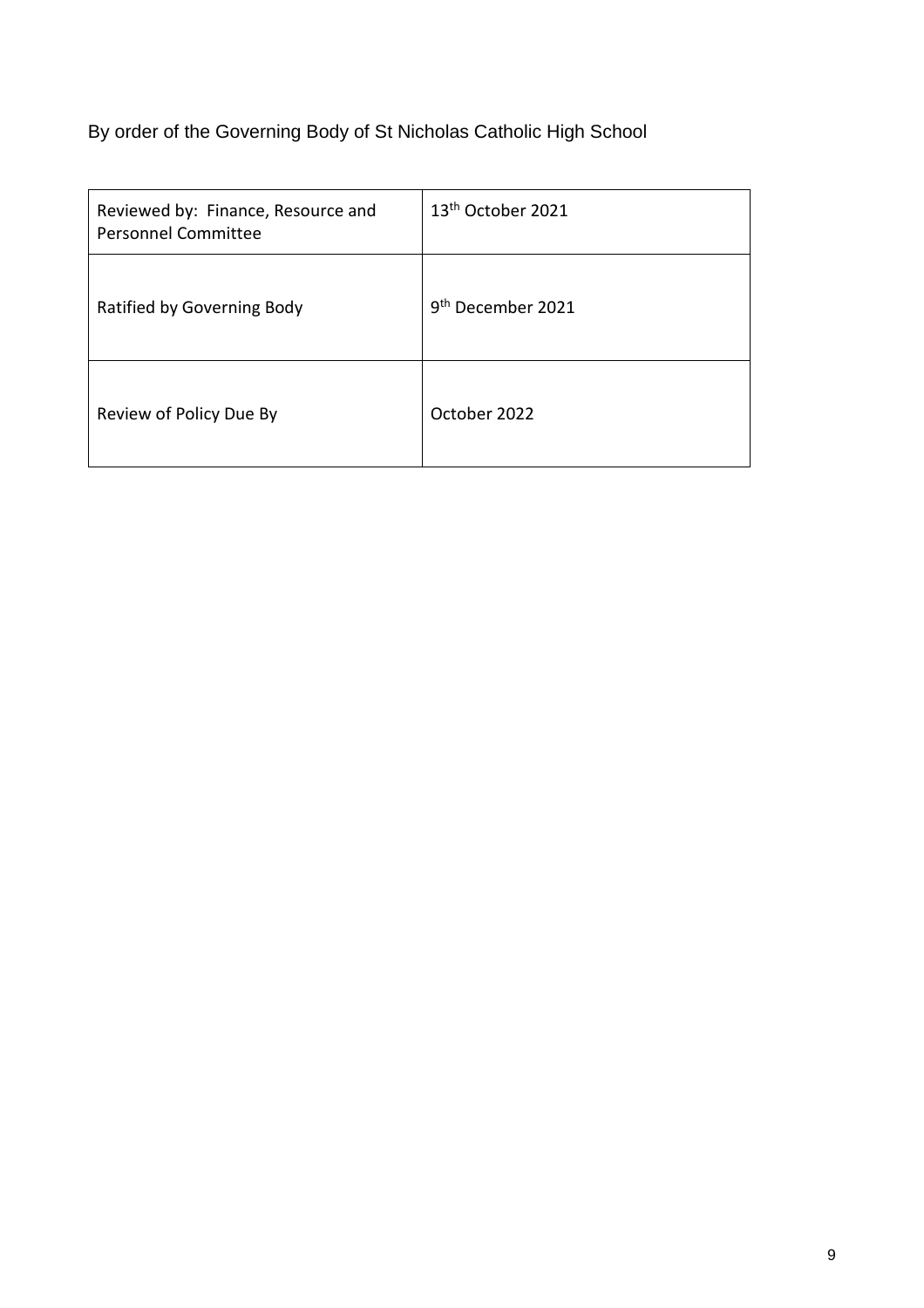# **Appendix 1: list of trained first aiders**

| <b>Staff member's name</b> | <b>Role</b>                                     | <b>Department</b>      |
|----------------------------|-------------------------------------------------|------------------------|
| Rebecca Bartley            | Science Technician                              | Science                |
| Sharon Kazmierczak         | Key Stage Administrator                         | <b>Student Support</b> |
| <b>Mette Miller</b>        | Key Stage Administrator                         | <b>Student Support</b> |
| Nic Simms                  | P.E Teacher                                     | P.E                    |
| Tom Bradley                | Head of Sixth Form/P.E Teacher                  | Sixth Form/PE          |
| Sonja Cowell               | Design Technology Teacher/DoE<br>Co-coordinator | Design Technology      |
| <b>Marie Gelling</b>       | Chaplain                                        | Office/Chapel          |
| Krysia Rose                | Teaching Assistant/ The Arc                     | The Arc Resource       |
| Ann McCormick              | <b>Teaching Assistant</b>                       | Mainstream             |
| Craig Hamilton             | Learning Mentor                                 | LM Hun                 |